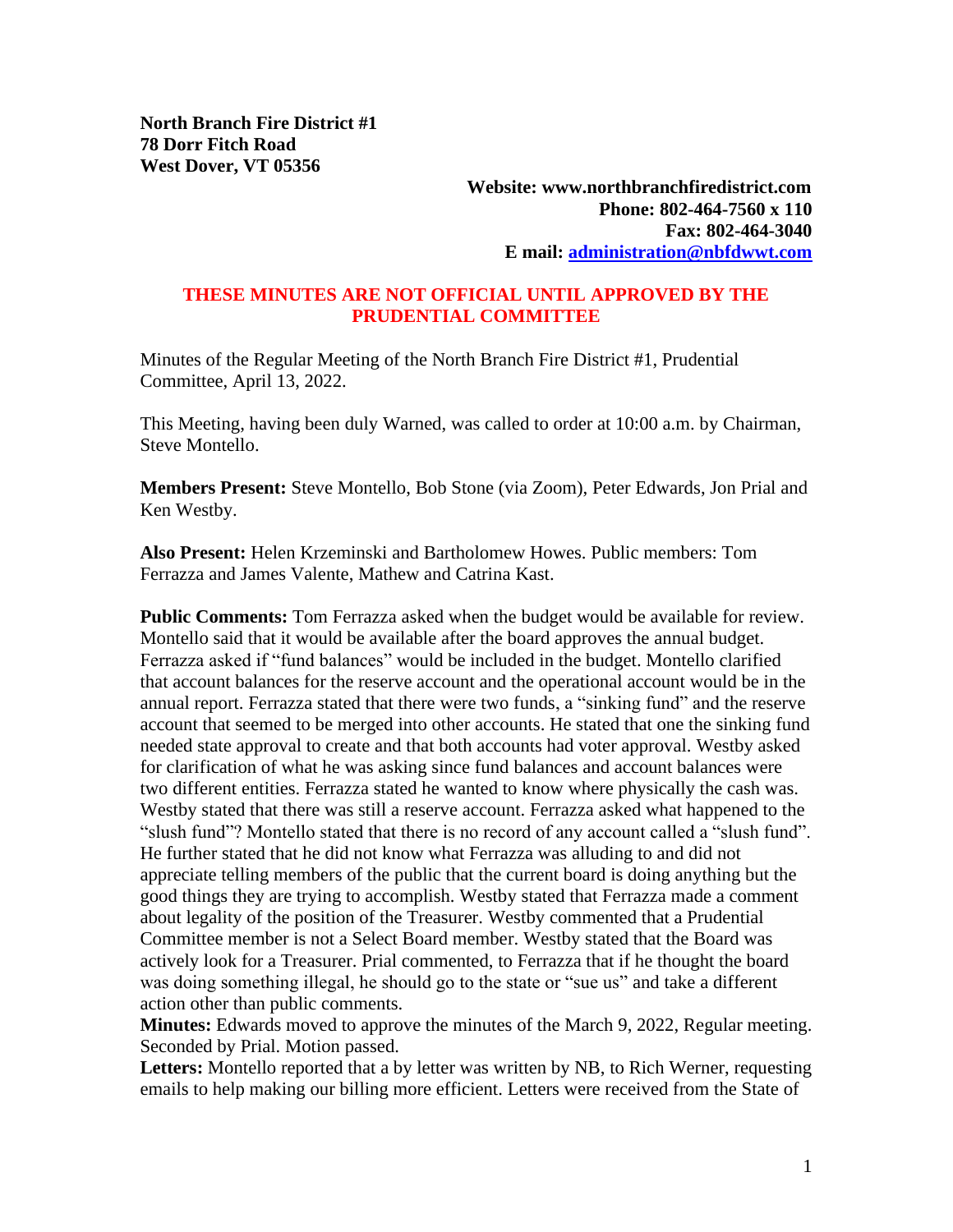Vermont, Office of the Attorney General, Joe Miller, regarding a complaint that was made by a resident. He stated that it would be discussed during executive session. NB received a letter from Shannon Brown dated March 21, 2022 and is so noted for the minutes.

**Treasurer's Report:** Westby stated that they hired a part time bookkeeper, Brenda Handy. No bills have been paid that were not budgeted for. He stated that the billing process for the May billing are underway. He stated that staff was trying to correct 450 errors that have been carried for many years. He said that these errors create hours of manual data input every billing period. Westby stated that they would like to correct as many of the errors as possible before next Friday, then process billing. He stated that NB was still on target to get the bills out by May 1, 2022. Prial noted that the new bills will have different text, including a bill number, a note if the bill was estimated and a message about obtaining email addresses.

Montello stated that accounts/receivables have dropped from 220,000 dollars to 15,000 from last year and he thanked Westby for his efforts on that. Montello reported that there was 2.4 million in cash, on the books. He noted that 700,000 of that is allocated for the reserve account. Montello reported that the audit has not been completed for 2021 and that NB would press the independent account to complete it, as NB is moving to a fiscal year on July 1, 2022.

**Kast:** The Kasts requested cooperation from North Branch Fire District in resolving an urgent problem they have discovered on their property at 51 Blue Brook Road. Recently they discovered they were not hooked into the collection system at North Branch Fire District, but instead, had an independent septic system, which could be failing. Their goal is to hook up to NBFD as soon as possible. They asked for abatement of the sewer charges, an additional sleeping space charge and any they stated they are asking. formally, to waive the hook up fee. Montello explained the abatement process for the sewer charges and sleeping space and stated that NBFD would do what they could to expedite the hook up process, but any further financial relief would have to be discussed after an investigation and then under executive session.

**Rates and Charges:** Prial presented a document and explanation of that, to be added to the website. This includes how rates are set, proposed rates, hookup fees, excess usage fees, processing fees and violation penalties. Westby made a motion to approve the schedule with rates/fees. Seconded by Edwards. Passed unanimously.

**Chief Operator's Report:** Howes presented the following report.

**Operations** 

- Our engineer Ed Floyd of Technicon, had to suddenly retire due to health issues. I have contacted the Dufresne Group, MSK, VHB, and Stantec about coming to do our annual inspection due in April. I have also contacted Bryan Harrington at the ID program to inform him of our situation. Once I can get someone lined up to do the inspection, I will also send them all out an RFP about doing our holding pond liner project.
- I received a quote back from Evan's Construction about repairing the concrete in our CLR tanks for \$4,200. I have yet to hear from anyone else. I recommend we hire them before they are too busy. Edwards made a motion to approve the repair. Seconded by Stone. Passed unanimously.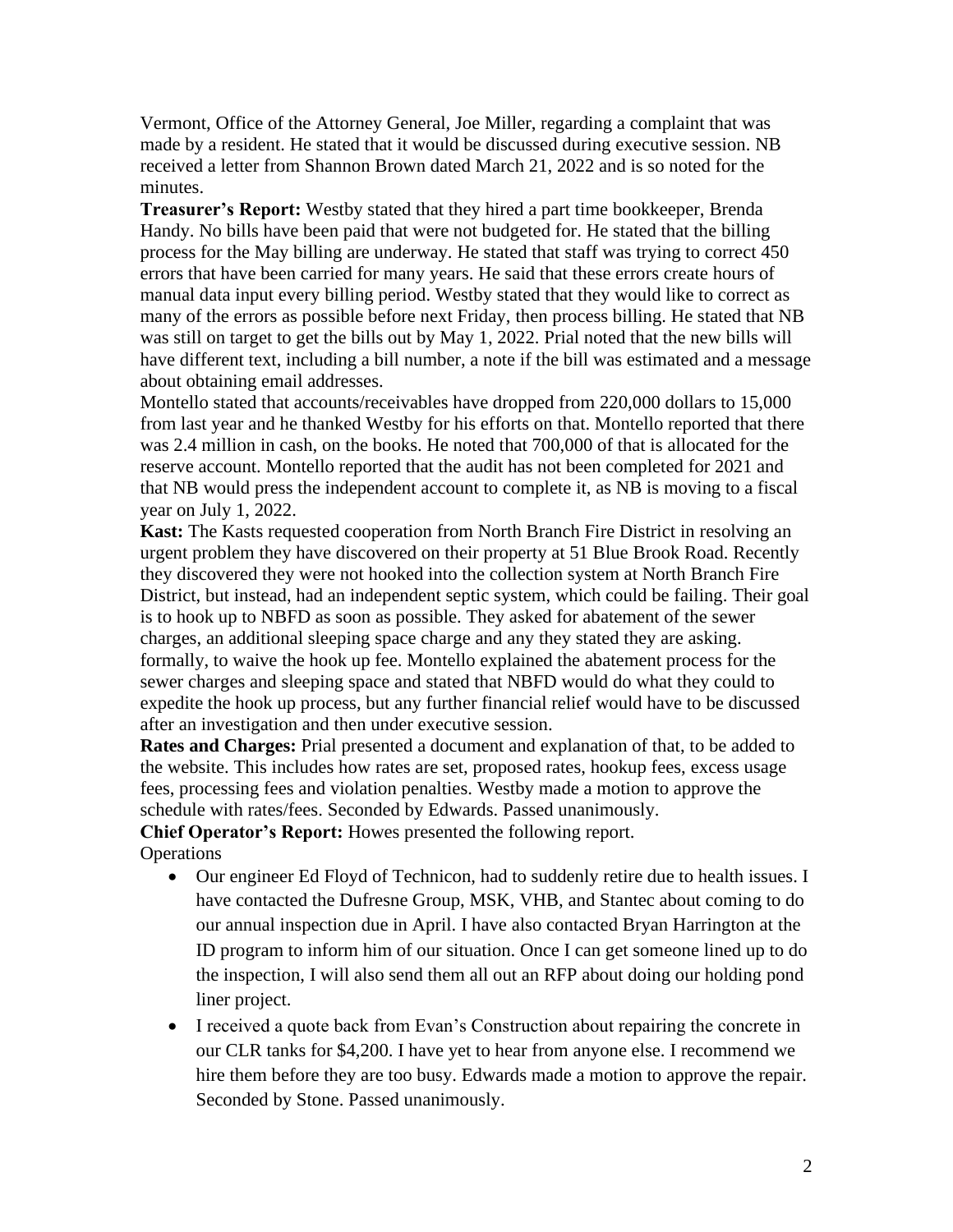Water meters

- To date we have 30 endpoints not communicating. I have replaced the ones at condo associations. These that are remaining will need appointments setup with the homeowners so we can replace the endpoint.
- We have 34 water meters that are still the old hand reads. These homeowners will need to be informed that they must hire a plumber to change the meter.
- We have 17 water meters that have radio heads on them. These will need appointments setup with the homeowners so we can replace the register and endpoint.
- We have just enough registers and plenty of meters and endpoints now to replace these. I have multiple times contacted Stiles to get another 48 registers, so we have some spares. But they are still having supply issues.

Montello stated that there will accountability and enforcement for the meters that need to be replaced, including timelines and fines for nonfunctioning meters that need to be replaced by owners.

Montello asked about progress on getting the fence repaired. Howes stated that he was seeking quotes.

**Organizational Documents:** Prial explained he was updating the Ordinance for the Board to approve so that it could be posted for public review. He stated that it would be presented at the next meeting. Prial updated the board that he is working on revising North Branche's mission statement, that is on the website. He is also complying a set of Bylaws for internal use, that also will need to be approved by the board.

**Technology:** Prial stated that a security camera system will be installed. He reported that NB will be working with Arcomm Communications to install that system and work on updating computers, synchronizing with existing printers and other equipment. Prial asked for the board to weigh in on establishing board member emails, to keep them separate from their personal emails. Prial stated that we will be adding Invoice Cloud to replace MunciPay for our billing system. This will help with the transition from paper billing to email billing, in the Fall of 2022. Prial said that he is getting quotes, from companies, to do a mass mailing, explaining the transition to paperless billing.

**Review/Approve Budget for annual meeting:** Westby explained the modifications and adjustments he had to make of the budget, going from a calendar year to a fiscal year starting July 1, 2022. He made a motion that NBFD Raise and Appropriate \$585,000, through usage fees, for billing. Seconded by Edwards. Passed unanimously. Westby presented the budget for the fiscal year 2023, with total expenses at \$1,735,000.

He noted that it was very close to the approved budget of the calendar year of 2021, which was \$1,744,166. Westby made a motion to approve the budget for the fiscal year 2023. Seconded by Prial. Passed unanimously.

**New and Old Business**: None were presented.